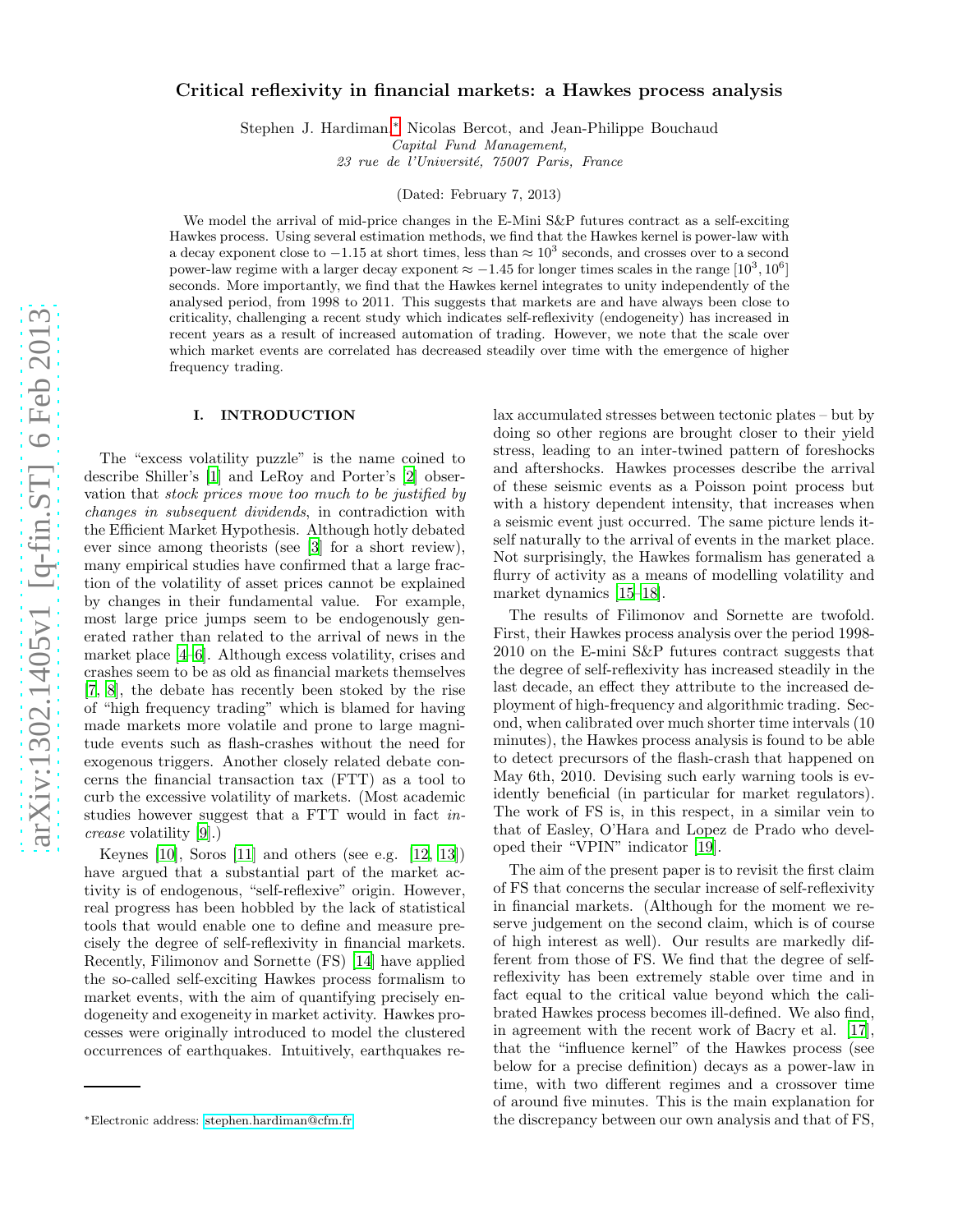who chose an exponentially decaying influence kernel.

We consider our result very plausible as they fit well with results previously reported in the literature. For example, as we show in the next section, the power-law decay of the influence kernel is related to the long-range memory of the market activity, which is one of the best documented stylized facts of financial markets. Furthermore, that markets operate in the vicinity of a critical point has been repeatedly emphasized in the econophysics literature, see e.g. [\[6,](#page-7-4) [13,](#page-7-11) [20](#page-7-17)[–25](#page-7-18)]. Within a Hawkes process description, criticality is related to both long-range memory and the prevalence of endogeneity over exogeneity in a precise manner. Finally, many studies conclude that the statistics of financial markets have been remarkably stable over time and assets (see e.g. [\[13,](#page-7-11) [26](#page-7-19)] and refs. therein) – a result that would have been hard to reconcile with the strong increase of selfreflexivity reported by FS.

### <span id="page-1-5"></span>II. HAWKES PROCESSES: DEFINITION AND SOME USEFUL RESULTS

### A. The general case

A one-dimensional Hawkes process is a nonhomogeneous Poisson process  $N(t)$  with an intensity  $\lambda(t) = E\left[\frac{dN(t)}{dt}\right]$  described by a constant base intensity  $\mu$  and a self-exciting term that is a weighted sum over previous events:

<span id="page-1-0"></span>
$$
\lambda(t) = \mu + \int_{-\infty}^{t} \phi(t - s) dN(s) \tag{1}
$$

The "influence kernel"  $\phi(\tau) \geq 0$  describes the effect on the instantaneous event rate  $\lambda(t)$  of a past event that took place at time  $t - \tau$ . Assuming stationarity, and taking the expectation of both sides of Eq. [\(1\)](#page-1-0) allows one to compute the *average* intensity  $\Lambda$ , which is the solution of:

$$
\Lambda = \mu + \Lambda \int_0^\infty \phi(\tau) d\tau.
$$
 (2)

Defining  $n \equiv \int_0^\infty \phi(\tau) d\tau$ , the above equation only has a meaningful solution provided  $n < 1$ , in which case  $\Lambda =$  $\mu/(1-n) \geq \mu$ . When  $n = 0$ , the Hawkes process is a homogeneous Poisson process with intensity  $\mu$ . For  $n > 1$ , the intensity of the process defined by Eq. [\(1\)](#page-1-0) explodes in finite time. The critical case  $n = 1$  is special and will be discussed below. Hawkes processes can be mapped into the well known branching processes [\[27\]](#page-7-20): exogenous "mother" events occur with intensity  $\mu$ , and give rise to endogenous "child" events, which themselves give birth to more child events. The quantity  $n$  is the branching ratio of the process, i.e. the expected number of additional events that any single event triggers. As is well known, branching processes become critical when

 $n$  reaches unity, and give rise to infinite families with strictly positive probability when  $n > 1$ .

The functional form of  $\phi(\tau)$  further defines the type of Hawkes process. A popular form, chosen by FS in their analysis of market data, is the exponential kernel:

$$
\phi(\tau) = \alpha e^{-\beta \tau} \longrightarrow n = \frac{\alpha}{\beta}.
$$
 (3)

Note that  $\beta^{-1}$  defines the memory time of the Hawkes process, beyond which past events have a negligible influence on the instantaneous event rate. However, other forms are possible too. For example, a power-law kernel with a short-time cutoff  $\tau_0$ :

<span id="page-1-2"></span>
$$
\phi(\tau) = \Theta(\tau - \tau_0)\varphi_0 \frac{\tau_0^{\epsilon}}{\tau^{1+\epsilon}}, \quad \epsilon > 0,
$$
\n(4)

where  $\Theta(.)$  is the Heaviside function. In this case, the branching ratio is  $n = \varphi_0/\epsilon$ .

A quantity that can easily be measured empirically is the auto-covariance of the process, defined as:

<span id="page-1-4"></span>
$$
\nu(\tau) = \frac{1}{h^2} E\left[ \left( \int_0^h dN(s) - \Lambda h \right) \left( \int_\tau^{\tau+h} dN(s) - \Lambda h \right) \right],
$$
\n(5)

where h is some small time interval.

Bacry et al. showed that in the small frequency limit, the Fourier transforms of  $\nu$  and  $\phi$  are related through the following equation [\[17\]](#page-7-16):

<span id="page-1-1"></span>
$$
\hat{\nu}(\omega) = \Lambda \left| \frac{1}{1 - \hat{\phi}(\omega)} \right|^2.
$$
\n(6)

Letting  $\omega = 0$  above leads to:

$$
\int_{-\infty}^{\infty} \nu(\tau) d\tau = \Lambda \left(\frac{1}{1-n}\right)^2 \longrightarrow n = 1 - \sqrt{\frac{\Lambda}{2 \int_{0}^{\infty} \nu(\tau) d\tau}}.
$$
\n(7)

Now the autocorrelation function can either decay faster than  $\tau^{-1}$  for large  $\tau$ , corresponding to a short-memory process for which  $\int_0^\infty \nu(\tau) d\tau < \infty$ , or *slower* than  $\tau^{-1}$ corresponding to a long-memory process for which now  $\int_0^\infty \nu(\tau) d\tau$  is infinite. From the above equation, one therefore concludes that long-memory of the autocorre*lation necessarily implies criticality, i.e.*  $n = 1$ .

### <span id="page-1-3"></span>B. The critical case

Let us study this critical case in more detail. Assuming that the Hawkes kernel is a power-law as above, with an exponent  $0 < \epsilon < 1$ , one finds that the small  $\omega \tau_0$ expansion of  $\hat{\phi}(\omega)$  reads:

$$
\hat{\phi}(\omega) = n - A(\omega \tau_0)^{\epsilon} \tag{8}
$$

where A is a complex number, related to  $\varphi_0$  and  $\epsilon$ . (Note that when  $\epsilon > 1$ , the first term of the expansion of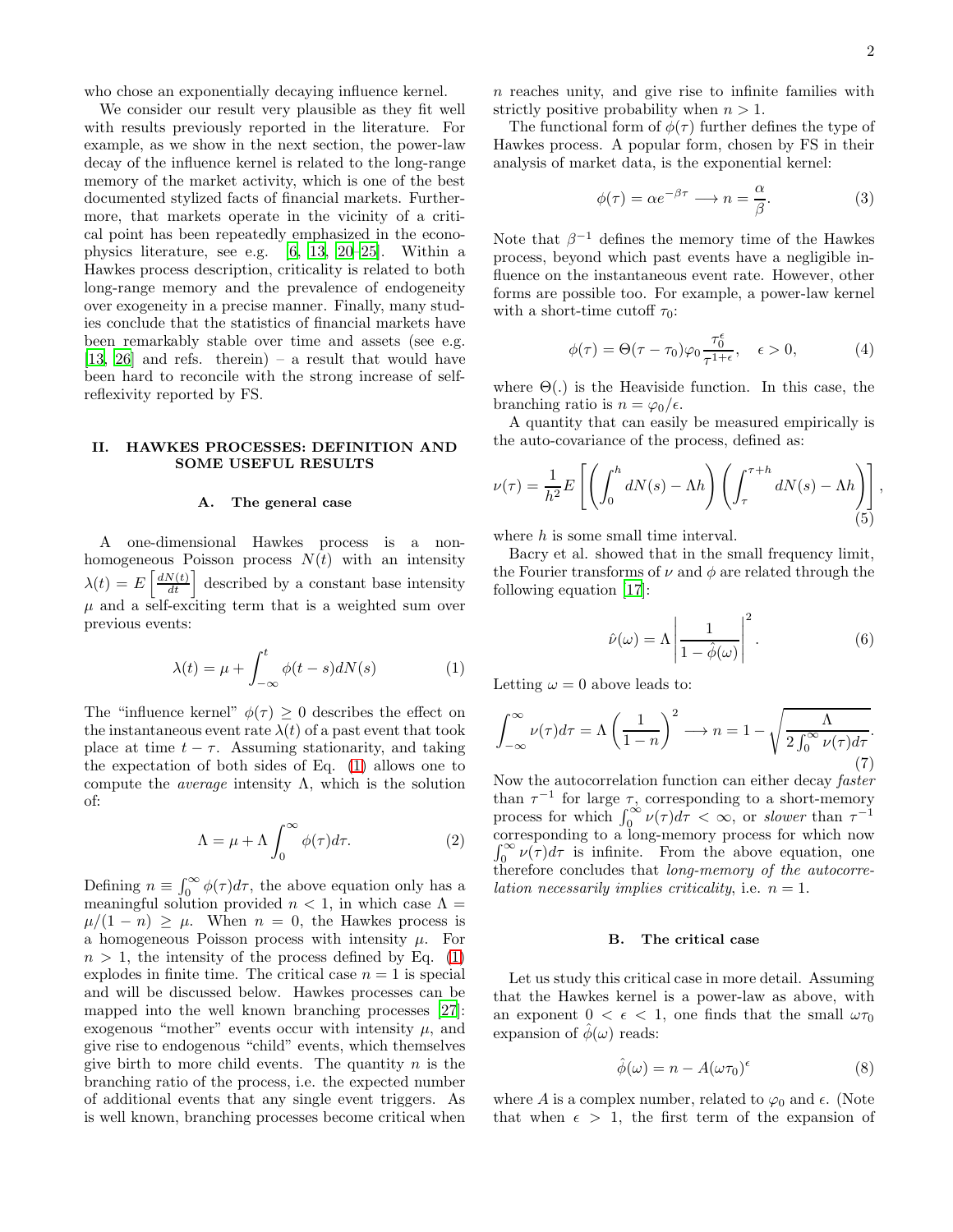$\hat{\phi}$  becomes regular, i.e.  $\propto \omega$ .) Similarly, for an autocovariance  $\nu(\tau)$  which decays asymptotically as a powerlaw  $\propto \tau^{-\alpha}$  for some  $0 < \alpha < 1$ , one finds:

$$
\hat{\nu}(\omega) = B\omega^{\alpha - 1} \tag{9}
$$

with some real constant B. Note that  $\alpha < 1$  corresponds to long-range memory, and  $\hat{\nu}(\omega \to 0) \to \infty$ , leading to  $n = 1$  as alluded to above. Inserting these expressions into Eq. [\(6\)](#page-1-1), we obtain, for  $\omega \to 0$ ,

$$
B\omega^{\alpha - 1} \approx |A|^{-2} \omega^{-2\epsilon},\tag{10}
$$

leading to:

$$
\alpha = 1 - 2\epsilon, \qquad B = |A|^{-2} \tag{11}
$$

The above relation implies that  $\epsilon$  must in fact lie in the restricted interval  $]0, \frac{1}{2} [$  for  $\alpha$  to be in the range  $]0, 1[,$ as assumed. But since  $\Lambda = \mu/(1-n)$ , the limiting case  $n = 1$  only makes sense if simultaneously  $\mu = 0$ , i.e. the total number of exogenous events grows sub-linearly with the sample length. Interestingly, the above construction has been made rigorous in [\[28\]](#page-7-21) in their study of "Hawkes processes without ancestors".

Another way to think about this limit, which may be more appropriate for financial applications, is to assume that  $n = 1-\delta$ ,  $\delta \ll 1$ . The autocorrelation function then decays as a power-law  $\propto \tau^{-\alpha}$  up to a (long) crossover time  $\tau^* \sim \delta^{-1/2\epsilon}$ , beyond which it decays much faster, in order to make  $\nu(\tau)$  integrable.

What happens when  $\epsilon > \frac{1}{2}$  but  $\varphi_0 = \epsilon$  such that  $n = 1$ (see Eq. [\(4\)](#page-1-2))? Naively, the above analysis predicts  $\alpha < 0$ , i.e. an autocorrelation that increases without bound as  $\tau \to \infty$ . This is of course impossible, and signals that in this case, the critical Hawkes process is non stationary, to wit, the average instantaneous rate increases with time. This means that an initial time is needed to make the process well defined.

The reason we have focused so much attention on this critical case is that, as we will show below, the empirical data clearly suggests that the relevant Hawkes process is indeed critical and stationary, i.e. precisely the Hawkes processes without ancestors considered by Brémaud  $\&$ Massoulié [\[28\]](#page-7-21).

### <span id="page-2-1"></span>III. POWER-LAW VERSUS EXPONENTIAL HAWKES KERNEL

As mentioned above, FS estimated the parameters of a Hawkes processes on the midpoint changes of the E-mini S&P Futures contract in the period 1998-2010 assuming an exponential kernel. However, this choice can only be justified if the dynamics of the market can be characterized by a single time scale,  $\beta^{-1}$ . This is at variance with many empirical studies that clearly elicit a scalefree, long memory of market activity. This strongly suggest the use of a power-law influence kernel. As a matter

of fact, Bacry et al. [\[17\]](#page-7-16) have developed a non-parametric estimation technique that yields a power-law kernel over several decades for incoming market orders on both the Bund and the Dax futures contracts. They find that the exponent  $\epsilon$  (defined by Eq. [\(4\)](#page-1-2)) is small.

We will revisit this non-parametric determination of the kernel in Sect. [IV,](#page-4-0) but for now we wish to repeat the analysis of [\[14\]](#page-7-12) with the hypothesis of a simple powerlaw kernel, as given by Eq. [\(4\)](#page-1-2). To allow for changes to the high frequency end of the Hawkes kernel over time resulting from improved temporal resolution of market events and reduced trading latency, we consider a powerlaw kernel with smooth exponential cut-off for short lags. Furthermore, to expedite the calculation of the likelihood of the Hawkes process, we approximate the power-law as a sum of exponential functions with power-law weights <sup>1</sup>.

$$
\phi(\tau|\mu, n, \epsilon, \tau_0) = \frac{n}{Z} \left( \sum_{i=0}^{M-1} \left( \frac{1}{\xi_i} \right)^{1+\epsilon} e^{-\frac{\tau}{\xi_i}} - S e^{-\frac{\tau}{\xi-1}} \right)
$$
(12)

The scales of the exponentials are given by:

$$
\xi_i = \tau_0 m^i \tag{13}
$$

and S and Z are constants chosen such that  $\phi(0) = 0$ and  $\int_0^\infty \phi(\tau) d\tau = n$ . For the empirical calibration, we have fixed  $M = 15$  and  $m = 5$ . For values of  $\epsilon$  close to zero as we expect, the resulting function describes closely a power-law form with tail exponent  $\tau^{-(1+\epsilon)}$  but the negative exponential term provides a smooth cut-off at short lags.

Given observations of empirical market events (midpoint changes) at times  $t_1, t_2, \ldots, t_n$  in an interval  $[0, T]$ we can fit the model by maximising the log-likelihood [\[29,](#page-7-22) [30\]](#page-7-23) over the set of parameters  $\theta = (\mu, n, \epsilon, b)$ .

<span id="page-2-0"></span>
$$
\log L(t_1, t_2, \dots, t_n | \theta) = -\int_0^T \lambda(t | \theta) dt + \int_0^T \log \lambda(t | \theta) dN(t)
$$
\n(14)

The data we use consists of a sequence of times in the period 1998-2011 when the mid-point of the bid and ask price of the E-mini S&P contract was observed to change. Changes in this mid-point may have been the result of executed market orders or limit orders that have been placed or cancelled. Our data is time-stamped to the millisecond, but since sometimes multiple events occur during the same millisecond - the limit of our temporal resolution - we employ a randomisation procedure. We give each event a real number time-stamp distributed randomly and uniformly within the millisecond that it was reported. A similar operation is performed in [\[14\]](#page-7-12), but within the second resolution that they have.

 $1$  By approximating with a sum of exponentials we can take advantage of a recurrence relation which reduces the time complexity of the log-likelihood calculation in Eq. [\(14\)](#page-2-0) from  $\mathcal{O}(N^2)$  to  $\mathcal{O}(N)$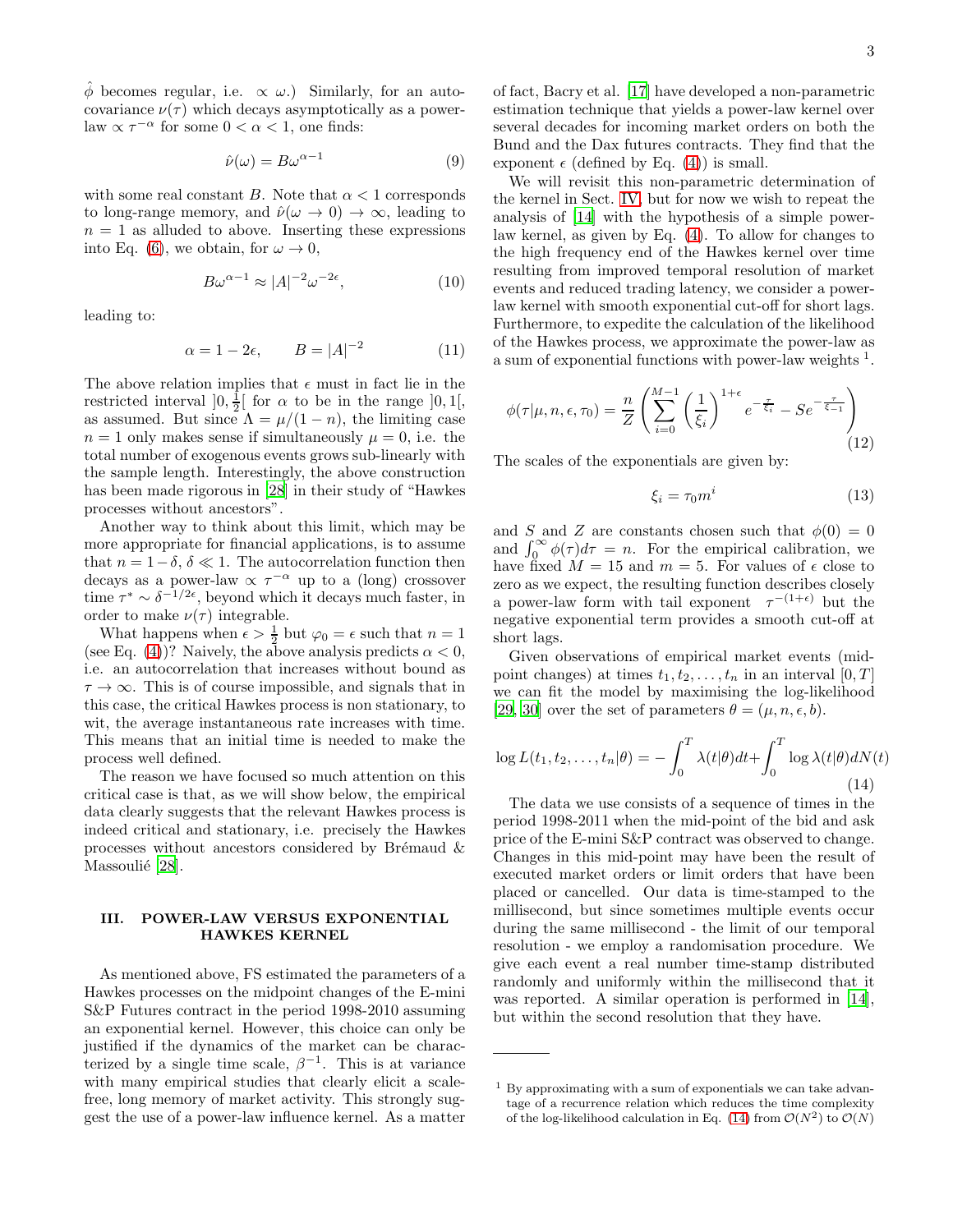

<span id="page-3-1"></span>FIG. 1: Results for the MLE fitting of the Hawkes process with power-law kernel to mid-point changes in the E-mini S&P Futures contract. The fit is performed over two-month periods between Jan. 1998 and Dec. 2011. Top-Left: The branching ratio n appears to change little and fluctuates around the critical value  $n = 1$  for the 14-year period studied. Top-Right: The high frequency cut-off  $\tau_0$ , on the other hand, decreases exponentially over time as a result of the increasing frequency at which events are correlated, this trend is not too far out of line with Moore's law, the oft-cited observation that the processing speed of computers doubles every 18 months. Bottom-Left: The base intensity  $\mu$  (in events per second) that has remained roughly constant over time, apart from spikes during crisis periods. Bottom-Right: The exponent  $\epsilon$  entering the power-law kernel  $\phi(\tau)$ , that has also remained roughly constant around 0.15 – see below.

In fitting the model we only consider market events occurring during Regular Trading Hours (09:30 to 16:15). Furthermore, we take account of the 'U-shape' intra-day activity profile. Without appropriate detrending, the fitting procedure would interpret the slow variation in event rate during the day as arising from the shape of the Hawkes kernel. To this end, we consider a detrended Hawkes process model

<span id="page-3-0"></span>
$$
\lambda(t|\theta) = \frac{1}{w(t)} \left[ \mu + \int_0^t w(s)\phi(t-s|\theta)dN(s) \right]
$$
 (15)

where  $w(t)$  is a periodic function defined over the trading day that dictates the weight to be appropriated to events occurring at different hours. The aim is to give less weight to events occurring during the morning and late afternoon when high activity is to be expected. The weights are chosen to be the reciprocal of the empirical average daily event rate at that moment of the day  $w(t) = \frac{1}{R(t)}$  normalised such that  $E[R(t)] = E[w(t)] = 1$ .

The model parameters as a function of time are calculated between 1998 and 2011 on non overlapping twomonth periods using an estimate of the function  $R(t)$ made for each year. All regular trading hours in each

two-month period are concatenated to form a single continuous point-process for which the log-likelihood of Eq. [\(14\)](#page-2-0) and Eq. [\(15\)](#page-3-0) is maximised with respect to the four parameters  $\theta = {\mu, n, \epsilon, \tau_0}$ . The results are shown in Fig. [1.](#page-3-1)

Our key observation is that the branching ratio appears to change little over the course of the fourteen years studied but fluctuates about the critical value  $n_c = 1$  corresponding to the onset of stationarity. This means, that within the Hawkes framework, the majority of events observed in the market can be attributed to the long-range influence kernel, both now and in 1998. However, we see that the short lag cut-off of the kernel has decreased exponentially over time. This can be attributed to the steady emergence of higher frequency trading despite little change in the event rate. It may surprise the reader that the event rate has not increased significantly in the 14-year period (the event rate, for example in 2009 is comparable with that in 1999) despite the growth of the electronic futures market, but understand that the events studied are mid-point changes, not trades or order-book events and as such it is a better proxy for volatility than transaction quantity or volume.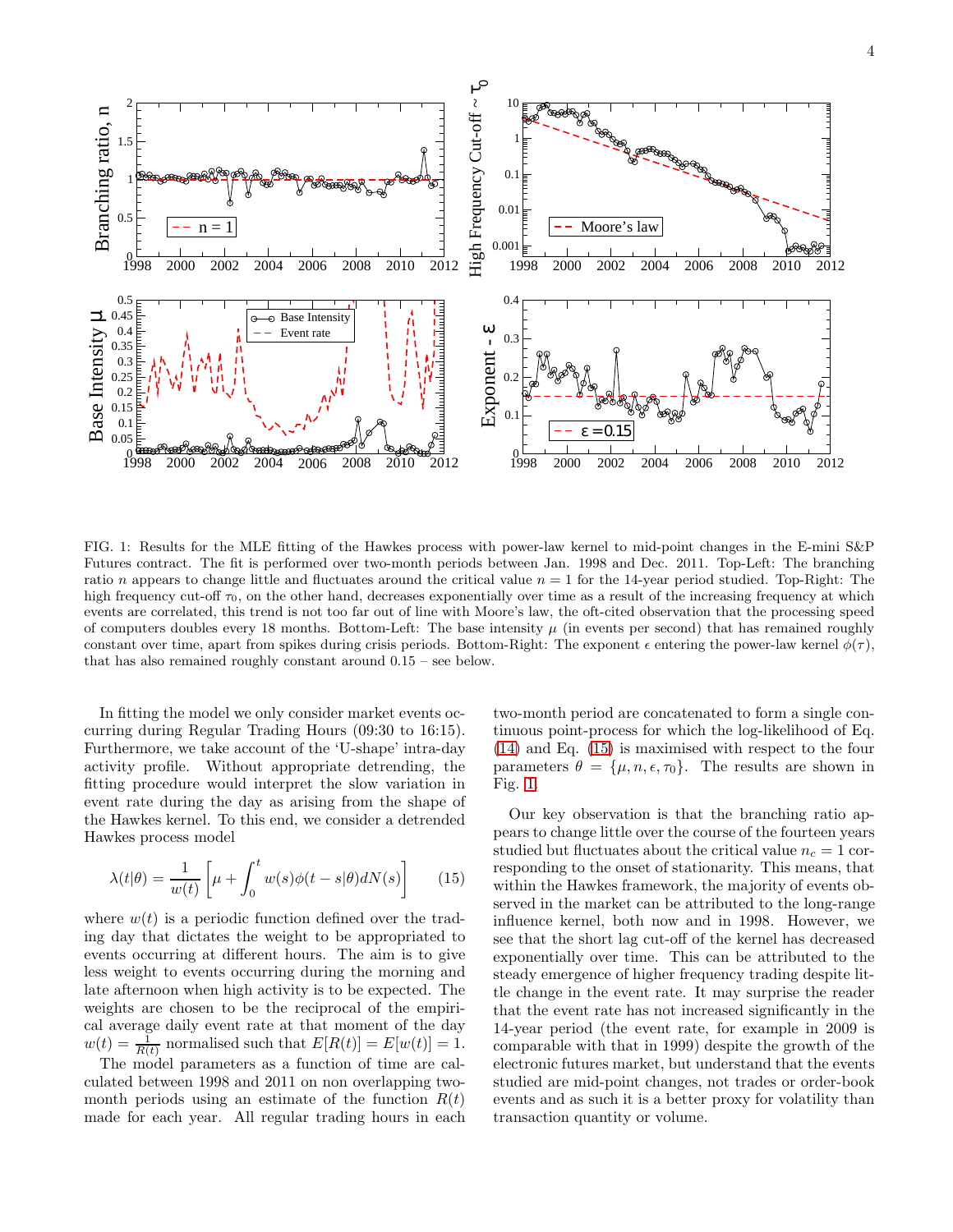Note that for the stationary critical Hawkes process with  $n = 1$  described in Sect. [II B,](#page-1-3) the base intensity  $\mu$  must be zero. The small "excess" base intensity observed in our results can be explained as arising from the contribution of the part of the power-law kernel that extends beyond the two-month window on which the fit is performed. The integral of this remainder is approximately  $\epsilon \left( \frac{\tau_0}{T} \right)^{\epsilon}$  where  $T \approx 2$  months. Indeed, since each two month period is fitted independently, without prior event history, there must be some non-zero base intensity to explain the observation of any event at all!



<span id="page-4-1"></span>FIG. 2: The analysis of [\[14](#page-7-12)] on a critical power-law Hawkes processes. We generate synthetic power-law Hawkes processes with parameters  $\{\mu, \epsilon, n\} = \{0.02, 0.15, 1.0\}$  but with a cutoff  $\tau_0$  drawn from Fig. [1](#page-3-1) and attempt to fit these generated processes to a model with an exponential kernel. Furthermore we also impose the intra-second randomisation procedure employed in [\[14](#page-7-12)]. Despite the fact that the generated datasets represent critical Hawkes processes with  $n = 1.0$ , the analysis (incorrectly) reveals a sub-critical branching ratio which has been steadily increasing since 1998, as reported in [\[14](#page-7-12)], Fig. 4-D.

Why is our result  $n \approx 1$  over the whole period so different from the one presented in FS [\[14\]](#page-7-12)? To reconcile our result with theirs, we propose that a sub-critical branching ratio  $n < 1$  which increases over time can arise from the inadequate choice of an exponential short-memory model to fit a critical, power-law Hawkes process with a time dependent high-frequency cut-off  $\tau_0$ . To this end, we have performed MLE fits of the exponential kernel model to synthetic data that we generated using the power-law kernel hypothesis. We fixed  $\{\mu, \epsilon, n\} = \{0.02, 0.15, 1.0\}$ (values which are approximately representative of the full fourteen years studied) but allowed the cut-off parameter  $\tau_0$  to vary according to the MLE results of Fig. [1.](#page-3-1) For each two-month time period, we generated an ensemble of 100 power-law Hawkes processes from which, following FS's procedure, we drew a 30-minute window. After randomising the time-stamps within the second, as in [\[14\]](#page-7-12), the window was fit to the exponential kernel model

in the same way as FS. The resulting branching ratio  $\frac{\alpha}{\beta}$ was then averaged over all 100 windows in each ensemble. The results of this analysis are shown in Fig. [2,](#page-4-1) and resemble much the data presented in FS (see their Fig. 4, panel D). Despite the fact that the dataset is generated from a critical Hawkes process with  $n = 1.0$ , the analysis with the exponential kernel model on 30-minute windows reveals a sub-critical branching ratio which increases steadily over time.

# <span id="page-4-0"></span>IV. NON-PARAMETRIC ESTIMATION OF THE HAWKES KERNEL

To complement and back up the results presented in Section [III,](#page-2-1) we also estimate the shape of the Hawkes kernel for several times in the 14-year period using nonparametric means. In [\[17\]](#page-7-16), the authors present a methodology for estimating the kernel of multivariate Hawkes process based on Eq. [\(6\)](#page-1-1) and the determination of the empirical auto-covariance of the event rate, Eq. [\(5\)](#page-1-4). We have repeated their analysis in the monovariate case for our data set, choosing  $h = 0.001s$  for 2009 (the maximum temporal resolution of our data),  $h = 0.01s$  for 2005 and  $h = 0.1s$  for 1998. Following [\[17](#page-7-16)] the auto-covariance is also discretely sampled at a rate  $\Delta = h$  and the Fourier transform is performed in practice with DFT. The resulting kernel estimate is subsequently averaged with logarithmic bins to reduce noise for presentation.

To minimise the effects of intra-day seasonality, event rates are again detrended by dividing by the daily event rate as averaged for 5-minute bins over each year studied. Furthermore the empirical auto-covariance is estimated on 45-minute windows, during which we can expect the event rate to be relatively stationary anyway. The autocovariance estimate used to produce the kernel in the range 1 ms – 1000s in Fig. [3](#page-5-0) is based on an average over all such 45-minute windows in a full year (1998, 2006 or 2009).

The non-parametric procedure confirms the MLE results and also captures the change in the high-frequency cut-off between the two years. Note that the strong oscillations in the 1998 kernel estimate for  $\tau < 1s$  are not random noise, but the result of a spurious correlation in how the data (although time-stamped to the millisecond) is collected or aggregated. However, the MLE estimation of the kernel shape seems robust to these data anomalies.

As an additional check of the goodness of fit of the power-law Hawkes process, we consider the residual process. We re-express the point process in terms of a transformed time  $t \to t^*$  which is the integral of the conditional intensity.

<span id="page-4-2"></span>
$$
t^* = \int_{-\infty}^t \lambda(s)ds
$$
 (16)

where  $\lambda(.)$  is calculated using the model on events prior to time t. If the Hawkes process with our chosen kernel,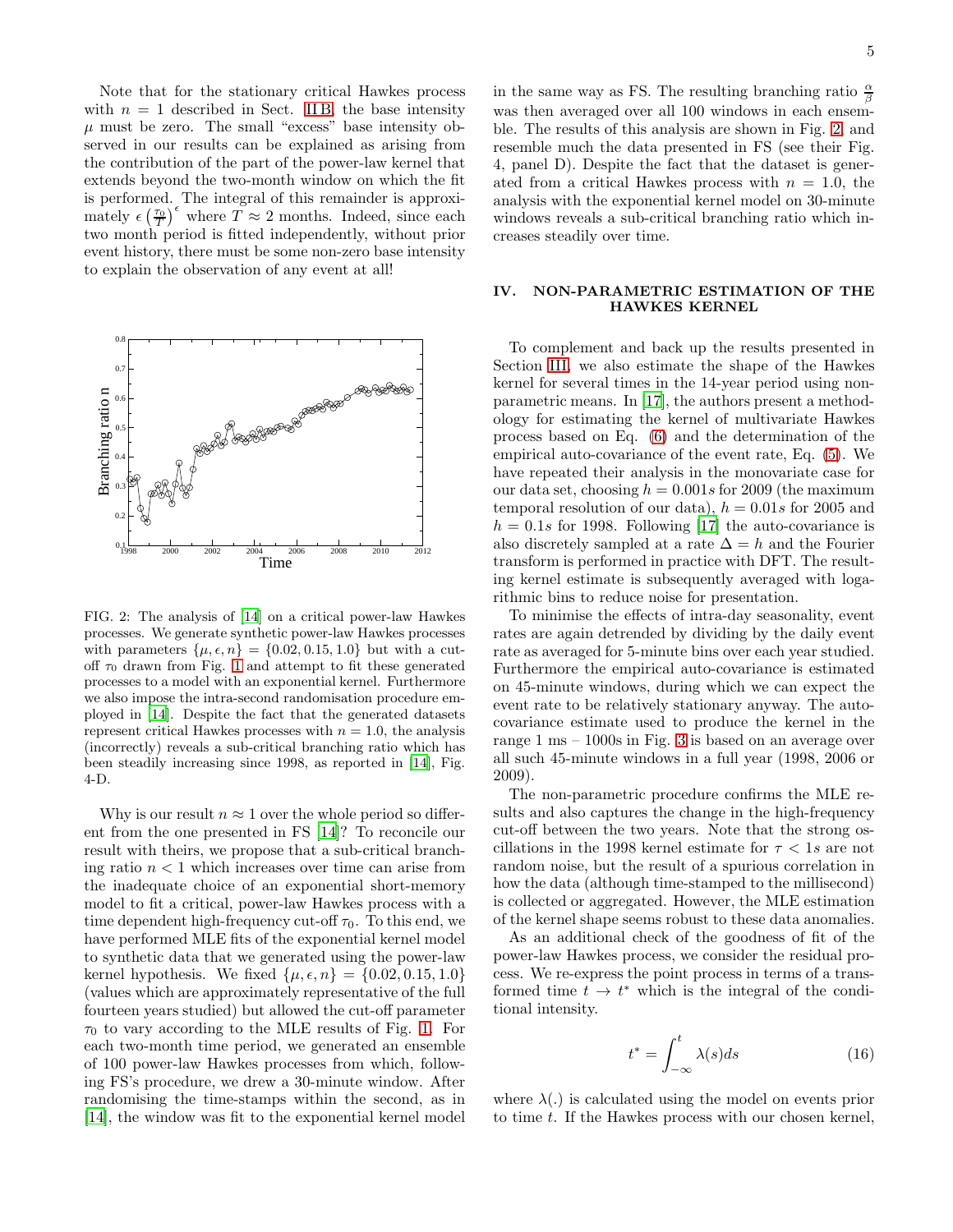

<span id="page-5-0"></span>FIG. 3: Non-parametric kernel estimation of the Hawkes kernel in 1998, 2006 and 2009. The power-law form with decay exponent  $\epsilon \approx 0.15$  is reproduced in all three years. However the high frequency cut-off of the kernels are considerably different. The kernel estimates match well with the MLE fits (solid lines) using the average parameter estimates for each year as taken from Fig. [1](#page-3-1)

 $\phi(\epsilon, n, \tau_0)$ , is indeed a good description of the data, then the transformed process  $N(t^*)$  should be Poisson with unit intensity. We assess this fit by analysis of the arrival times between events in the transformed time  $t^*$ , which if unit variance Poisson should be described by the law  $P(\Delta t^*) = \exp(-\Delta t^*).$ 

The results of this analysis for periods in 1998 and 2009 are given in Fig. [4.](#page-5-1) The PDFs presented are produced from the inter-arrival times of the residual process for all points in the given two month periods. The kernel parameters used in the analysis are extracted from the MLE results of Fig. [1.](#page-3-1) The Kolmogorov-Smirnov distance (i.e. the maximum deviation between the empirical CDF and the Poisson expectation) is 0.011 in 1998 and 0.031 in 2009.



<span id="page-5-1"></span>FIG. 4: The empirical distribution for the inter-arrival times of events in the transformed time of Eq. [\(16\)](#page-4-2). The parameters for the power-law kernel used are extracted from the MLE results of Fig. [1](#page-3-1)

## V. THE SHAPE OF THE HAWKES KERNEL AT LARGE LAGS

The results in the previous section demonstrate that a Hawkes process described by a power-law kernel with an exponent  $\epsilon \approx 0.15$  is indeed a good fit to the data in the millisecond to 5-minute region. We will now show that there is a marked regime change in the nature of the correlations for larger time horizons. To see this, we use Detrended Fluctuation Analysis (DFA) [\[31](#page-8-0)], a commonly used tool for detecting long-range correlations in the presence of trends and non-stationarity. More precisely, we compute:

$$
F(L) = \sqrt{\frac{1}{T} \sum_{t=1}^{T} (N(t) - f_L(t))^2}
$$
 (17)

where  $N(t)$  is the empirical event counting process formed by concatenating all regular trading hour periods in 1998-2011.  $N(t)$  is discretised into T 0.1 second bins and  $f<sub>L</sub>(t)$  is a piecewise function formed by the linear regression to the points  $N(t)$  in non-overlapping windows of length L which cover the period studied. If  $N(t)$ behaved as a Brownian motion with uncorrelated fluctuations, as for a simple Poisson process, we would expect  $F(L) \sim L^H$  with a Hurst exponent  $H = \frac{1}{2}$ . In the presence of long-ranged correlations induced by a power-law Hawkes kernel, one finds:

$$
H = \frac{1}{2} + \epsilon, \qquad (0 < \epsilon < \frac{1}{2}) \tag{18}
$$

Note that this result is not intuitive, since the larger the value of  $\epsilon$ , the faster the decay of the Hawkes kernel, but the stronger the deviation from the Poisson result  $H = \frac{1}{2}$ . This paradoxical behaviour was in fact already apparent in the relation  $\alpha = 1 - 2\epsilon$  derived in Sect. [II B](#page-1-3) above.

Fig. [5](#page-6-0) clearly shows two regions. For small time windows ( $L < 1000s$ ), the Hurst exponent is found to be  $H \approx$ 0.63, consistent with the observation of  $\epsilon \approx 0.15$  in the previous section. For longer time windows  $(L > 1000s)$ , the diffusion of the integrated event rate becomes more super-diffusive and leads to a stronger Hurst exponent of  $H \approx 0.95$ . Such a change to a more super-diffusive regime has been observed before for measures of market volatility [\[32,](#page-8-1) [33](#page-8-2)]. However these previous studies have reported the cross-over at the scale of one day, whereas in our dataset for event rate it is happening much faster (10 - 20 minutes). We have repeated the same analysis for absolute value of five-minute returns and confirmed that the cross-over time is indeed longer in that case, on the scale of a day. We attribute the difference to the fact that the distribution of five-minute returns is well known to have fat-tails, much fatter than the distribution of the number of price changes over five minutes. The extra noise brought about by these tails reduce short-time correlations, and therefore bring the value of H closer to 1/2.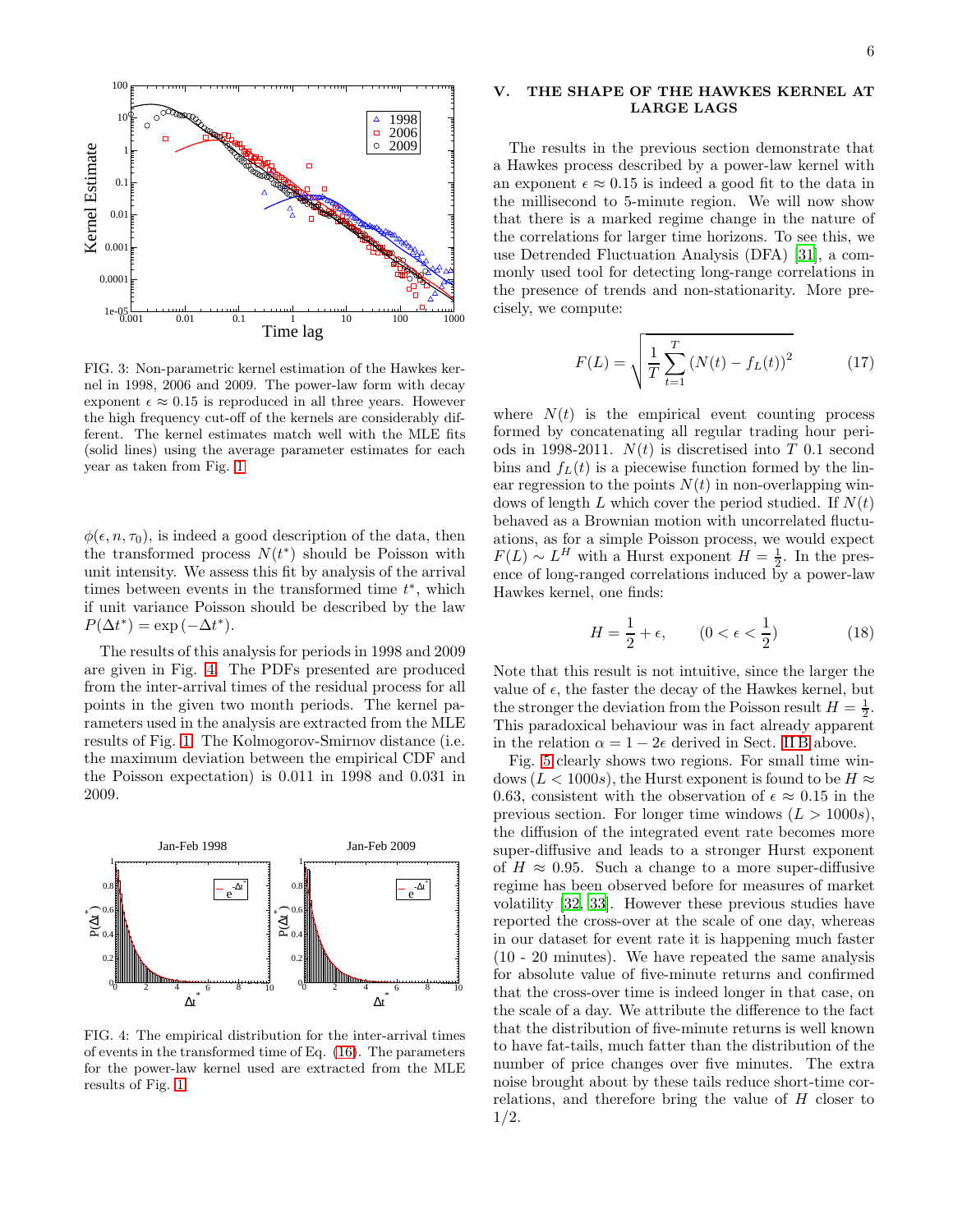The critical power-law Hawkes kernel implied by the stronger autocorrelation  $H \approx 0.95$  corresponds to a larger decay exponent of  $\epsilon \approx 0.45$ . To visualise the shape



<span id="page-6-0"></span>FIG. 5: Detrended Fluctuation Analysis on the counting process for market events in the period 1998-2011. We identify two regimes, one at high frequencies corresponding to a Hurst exponent of  $H \approx 0.63$  and one at much lower frequencies corresponding to  $H \approx 0.95$ .

of the Hawkes kernel at these large time scales, we estimate the auto-covariance of event rate but now using 5-minute binned data over the full 14-year period. To do this, we again treat the event rate dataset as one large continuous time series by concatenating all regular trading periods. The resulting kernel estimate is shown in Fig. [6.](#page-6-1) Two results can be read from this figure: a) again, the Hawkes kernel indeed integrates to unity, confirming the critical nature of the process implied by the long-memory of event rates (as discussed in Sect. [II\)](#page-1-5); b) the exponent  $\epsilon = 0.45$  extracted from the DFA analysis correctly describes the time dependence of the Hawkes kernel in the region  $\sim 1000$  seconds  $\rightarrow 10^6$  seconds (40 days). The value  $\epsilon = 0.45$  leads to  $\alpha \approx 0.1$ , which is indeed similar to the value of the exponent for the decay of volatility correlations found in the literature (see e.g. [\[34,](#page-8-3) [35\]](#page-8-4)).

### VI. CONCLUSION

In this study, we have confirmed that Hawkes processes provide a useful framework to describe the highfrequency activity in financial markets. However, contrary to Filimonov & Sornette [\[14](#page-7-12)], but in agreement with Bacry et al. [\[17\]](#page-7-16), we have found that the Hawkes kernel (that describes how past events influence future activity) decays as a power-law, rather than exponentially. The branching ratio we extract from the calibration of our model to the mid-point changes in the E-mini S&P over 14 years is close to critical and has



<span id="page-6-1"></span>FIG. 6: The result of non-parametric kernel estimation on the auto-covariance of event rate as calculated using 5-minute  $\int_0^{\tau} \phi(s)ds$  in a log-log representation in the main figure and bins for the full 14-year period. We plot  $1 - \Phi(\tau) = 1 \Phi(\tau)$  as a function of  $\tau^{-0.45}$  in the inset, clearly demonstrating that  $\phi(s)$  integrates to unity and has a power-law tail. This tail exponent  $\epsilon = 0.45$  is consistent with the DFA analysis in Fig. [5.](#page-6-0)

remained constant over time, contrary to the claim of Filimonov & Sornette that self-reflexivity has substantially increased since 1998. Nonetheless, we uncover that the short lag cut-off of the power-law kernel which we fit has significantly decreased over time, with the emergence of higher frequency trading and higher temporal resolution in the market. We have argued that this explains the discrepancy between our results and those of Filimonov & Sornette. Using both a non-parametric method and Detrended Fluctuation Analysis, we have found that the Hawkes kernel must in fact be described by two power-laws: one decaying as  $\approx \tau^{-1.15}$  for short time scales ( $\tau$  < 1000 seconds), crossing over to a faster decay  $\approx \tau^{-1.45}$  for longer time scales. This long time regime is consistent with the slow decay of volatility correlations reported in the literature.

The picture which emerges from our analysis is one in which bursts of diverging trading activity are just as inevitable now as they were in 1998 (and probably as far back as financial markets existed), but that the time-scale over which they may occur has substantially shortened in the last decade. We have shown that the Hawkes kernel must indeed be critical whenever the event arrival is a long-memory process. Based on this observation and on the results of Bacry et al. [\[17\]](#page-7-16) on the Bund and the DAX futures, we conjecture that our critical market scenario is common to most actively traded markets. Interestingly, financial markets appear to be well described by a critical Hawkes process "without ancestors", a theoretical scenario put forth by Brémaud  $\&$  Massoulié [\[28](#page-7-21)]. In non-technical terms, this means that the rate of endoge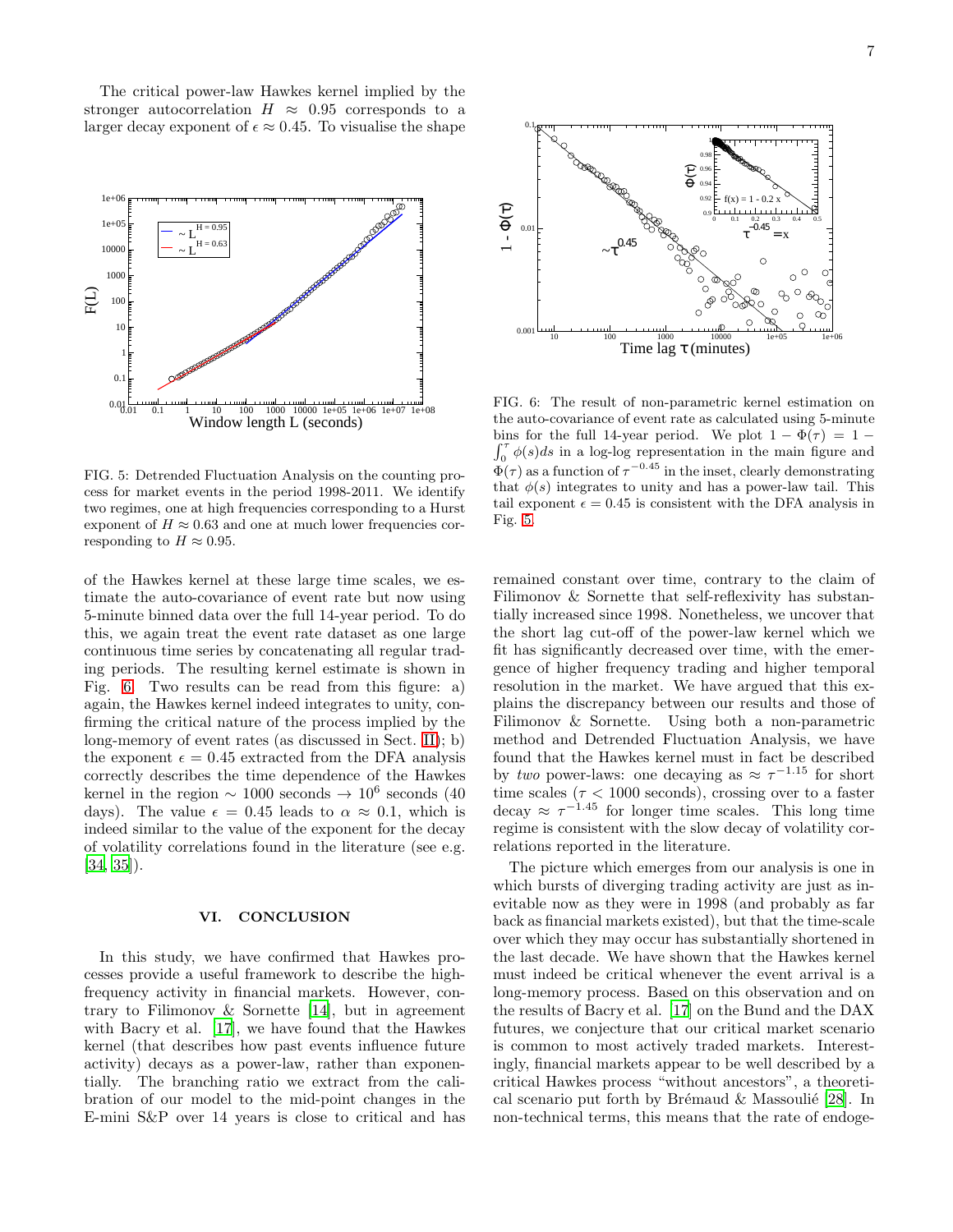nous events in financial markets is overwhelming compared to that of exogenous (news related) events. A detailed mechanism explaining why markets are precisely poised at criticality is however still lacking.

### Acknowledgments

We thank Marc Potters, Julianus Kockelkoren, Emeric Henry, Yves Lempérière, Cyril Deremble and Iacopo

- <span id="page-7-0"></span>[1] R. J. Shiller, "Do stock prices move too much to be justified by subsequent changes in dividends?," American Economic Review 71 no. 3, (June, 1981) 421–436.
- <span id="page-7-1"></span>[2] S. F. Leroy and R. D. Porter, "The present value relation: Tests based on implied variance bounds," Econometrica 49 no. 3, (May, 1981) 555-574.
- <span id="page-7-2"></span>[3] S. F. Leroy, "Excess volatility," UCSB working paper (2005) . Available at
- <http://www.econ.ucsb.edu/~sleroy/downloads/excess.pdf>. [4] D. M. Cutler, J. M. Poterba, and L. H. Summers,
- <span id="page-7-3"></span>"What moves stock prices," Journal of Portfolio Management 15 no. 3, (Spring, 1989) 4–12.
- [5] R. C. Fair, "Events that shook the market," The Journal of Business 75 (2002) 713–732.
- <span id="page-7-4"></span>[6] A. Joulin, A. Lefevre, D. Grunberg, and J.-P. Bouchaud, "Stock price jumps: news and volume play a minor role," Wilmott Magazine (September-october, 2008) 1–7.
- <span id="page-7-5"></span>[7] C. MacKay, Memoirs of Extraordinary Delusions and the Madness of Crowd. reprinted by L. C. Page, Boston (1932), 1852.
- <span id="page-7-6"></span>[8] C. M. Reinhart and K. S. Rogoff, This time is different. Princeton University Press, 2009.
- <span id="page-7-7"></span>[9] A. Pomeranets, "Financial transaction taxes: International experiences, issues and feasibility," Bank of Canada Review (Autumn 2012) 3. (and refs. therein).
- <span id="page-7-8"></span>[10] J. M. Keynes, The general Theory of Employment, Interest and Money, ch. 12. McMillan, London, 1936.
- <span id="page-7-9"></span>[11] G. Soros, The New Paradigm for Financial Markets: The Credit Crisis of 2008 and What it Means. PublicAffairs, 2008.
- <span id="page-7-10"></span>[12] D. Sornette, "Endogenous versus exogenous origins of crises," in Extreme Events in Nature and Society, S. Albeverio, V. Jentsch, and H. Kantz, eds. Springer, Heidelberg, 2005.
- <span id="page-7-11"></span>[13] J.-P. Bouchaud, "The endogenous dynamics of markets: Price impact, feedback loops and instabilities," in Lessons from the 2008 Crisis, A. Berd, ed. Risk Books, Incisive Media, London, 2011.
- <span id="page-7-12"></span>[14] V. Filimonov and D. Sornette, "Quantifying reflexivity in financial markets: Toward a prediction of flash crashes," Physical Review E 85 (2012) 056108.
- <span id="page-7-13"></span>[15] P. Embrechts, T. Liniger, and L. Lin, "Multivariate hawkes processes: an application to financial data," Journal of Applied Probability **48A** (August, 2011) 367–378.
- [16] E. Bacry, S. Delattre, M. Hoffmann, and J.-F. Muzy,

Mastromatteo for many helpful discussions as well as Emmanuel Bacry and Jean-François Muzy.

"Modeling microstructure noise with mutually exciting point processes," Quantitative Finance 13 (2012) 65-77.

- <span id="page-7-16"></span>[17] E. Bacry, K. Dayri, and J.-F. Muzy, "Non-parametric kernel estimation for symmetric hawkes processes. application to high frequency financial data," European Physics Journal B  $85$  no. 5, (2012) 157.
- <span id="page-7-14"></span>[18] G. Bormetti, L. M. Calcagnile, M. Treccani, F. Corsi, S. Marmi, and F. Lillo, "Modelling systemic cojumps with hawkes factor models,'
- [arXiv:1301.6141 \[q-fin.ST\]](http://arxiv.org/abs/1301.6141).
- <span id="page-7-15"></span>[19] D. Easley, M. L. de Prado, and M. O'Hara, "The microstructure of the 'Flash Crash': Flow toxicity, liquidity crashes and the probability of informed trading," The Journal of Portfolio Management 37 no. 2, (2011) 118–128.
- <span id="page-7-17"></span>[20] D. Challet, M. Marsili, and Y.-C. Zhang, Minority Game. Oxford University Press, 2005.
- [21] J.-P. Bouchaud, Y. Gefen, M. Potters, and M. Wyart, "Fluctuations and response in financial markets: The subtle nature of 'random' price changes," Quantitative Finance 4 (April, 2012) 176–190.
- [22] F. Caccioli, M. Marsili, and P. Vivo, "Eroding market stability by proliferation of financial instruments," European Physics Journal B 71 (October, 2009) 467–479.
- [23] B. Tóth, Y. Lempérière, C. Deremble, J. de Lataillade, J. Kockelkoren, and J.-P. Bouchaud, "Anomalous price impact and the critical nature of liquidity in financial markets," *Physical Review X* **1** (2011) 021006.
- [24] F. Patzelt and K. Pawelzik, "Unstable price dynamics as a result of information absorption in speculative markets," [arXiv:1211.6695 \[q-fin.TR\]](http://arxiv.org/abs/1211.6695).
- <span id="page-7-18"></span>[25] D. R. Parisi, D. Sornette, and D. Helbing, "Universality class of balanced flows with bottlenecks: granular flows, pedestrian fluxes and financial price dynamics," [arXiv:1205.2915 \[q-fin.ST\]](http://arxiv.org/abs/1205.2915).
- <span id="page-7-19"></span>[26] G. Zumbach and C. Finger, "A historical perspective on market risks using the DJIA index over one century," Wilmott Journal 2 (August, 2010) 193–206.
- <span id="page-7-20"></span>[27] T. E. Harris, The Theory of Branching Processes. Dover Publications, 2002.
- <span id="page-7-21"></span>[28] P. Brémaud and L. Massoulié, "Hawkes branching point processes without ancestors," Journal of Applied Probabability 38 no. 1, (2001) 122–135.
- <span id="page-7-22"></span>[29] I. Rubin, "Regular point processes and their detection," IEEE Transactions on Information Theory IT-18 (September, 1972) 547–557.
- <span id="page-7-23"></span>[30] T. Ozaki, "Maximum likelihood estimation of hawkes